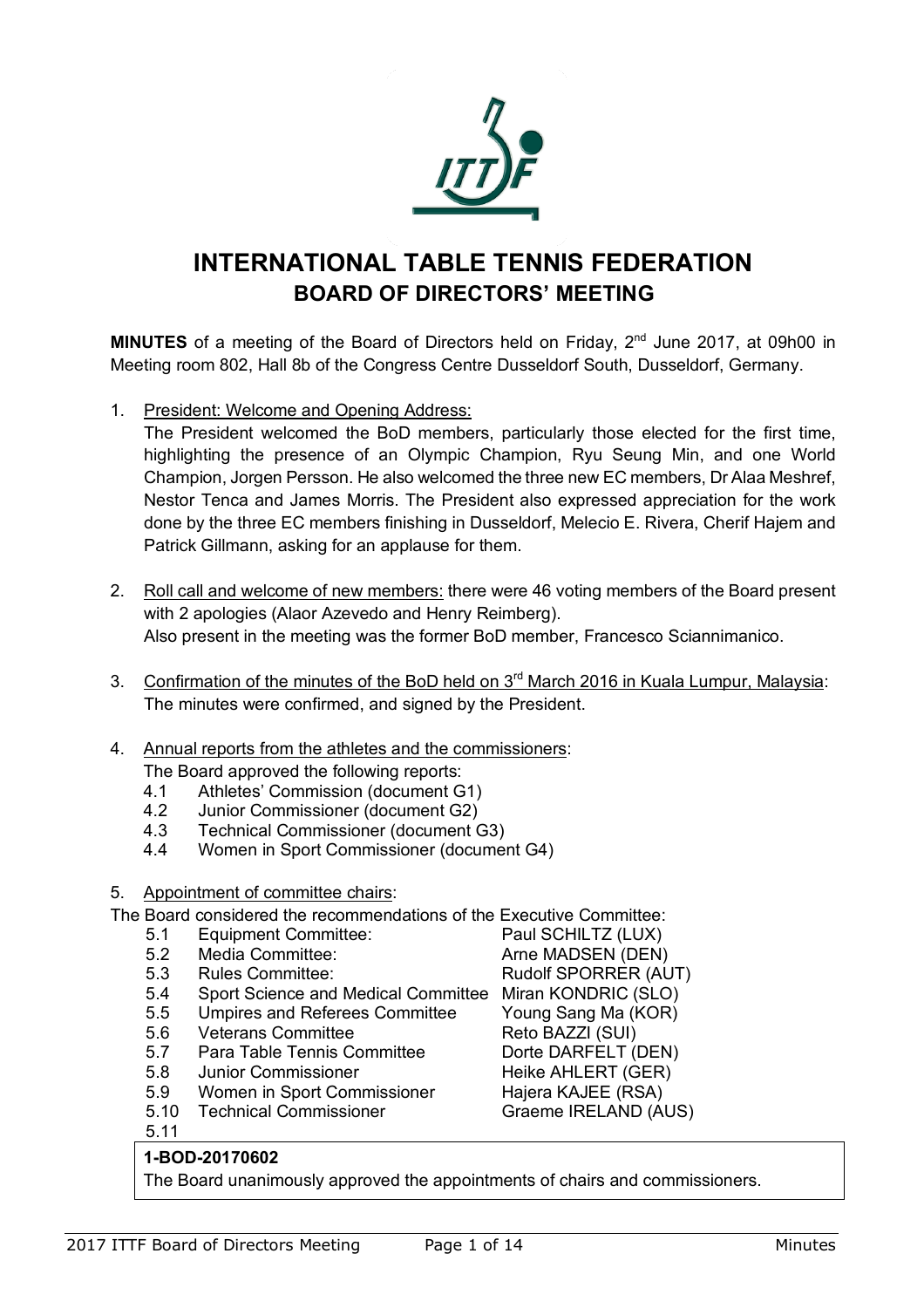6. Propositions and resolutions (document G):

The Board considered the following propositions, which required a simple majority of the votes cast:

|   | vules cast.                                                                                                       | <b>Proposed by the ITTF Rules Committee</b>                                                                                                                                                                                                                                                                                                                                                              |               |
|---|-------------------------------------------------------------------------------------------------------------------|----------------------------------------------------------------------------------------------------------------------------------------------------------------------------------------------------------------------------------------------------------------------------------------------------------------------------------------------------------------------------------------------------------|---------------|
| 5 |                                                                                                                   | To amend 3.2.5.1 and 3.2.5.1.1 and to delete 3.2.5.12:                                                                                                                                                                                                                                                                                                                                                   |               |
|   | 3.2.5 Advertisements and Markings                                                                                 |                                                                                                                                                                                                                                                                                                                                                                                                          |               |
|   | 3.2.5.1                                                                                                           | Inside the playing area, advertisements shall be displayed<br>only on equipment or fittings listed in 3.2.3.2 or on players<br>and umpires clothing or on players numbers and there<br>shall be no special additional displays.                                                                                                                                                                          | <b>Passed</b> |
|   |                                                                                                                   | 3.2.5.1.1 Advertisements or markings in or next to the playing area, on<br>playing clothing or numbers and on umpires clothing,<br>shall not be for tobacco goods, alcoholic drinks, harmful drugs<br>or illegal products and they shall be without negative<br>discrimination or connotation on the grounds of race,<br>xenophobia, gender, religion, disabilities or other forms of<br>discrimination. |               |
|   |                                                                                                                   | 3.2.5.12 There shall be no advertisements on players' clothing or<br>numbers for tobacco goods, alcoholic drinks or harmful drugs.                                                                                                                                                                                                                                                                       |               |
|   | <b>Proposed by the ITTF Executive Committee and the Rules Committee</b>                                           |                                                                                                                                                                                                                                                                                                                                                                                                          |               |
|   | To amend 3.2.5.5                                                                                                  |                                                                                                                                                                                                                                                                                                                                                                                                          |               |
|   | 3.2.5.5                                                                                                           | There may be up to 4 advertisements on the floor of the<br>playing area; such markings                                                                                                                                                                                                                                                                                                                   |               |
|   | 3.2.5.5.1                                                                                                         | may be placed 1 at each end, each contained within an<br>area of 5m <sup>2</sup> , and 1 at each side of the table, each<br>contained within an area of 2.5m <sup>2</sup> ;                                                                                                                                                                                                                              |               |
| 6 | 3.2.5.5.2                                                                                                         | shall not be less than 1m from the surrounds and those at<br>the ends shall not be more than 2m from the surrounds;                                                                                                                                                                                                                                                                                      | <b>Passed</b> |
|   | 3.2.5.5.3                                                                                                         | shall be of the same uniform colour different from the<br>colour of the ball in use, unless other colours have<br>been agreed in advance with the ITTF;                                                                                                                                                                                                                                                  |               |
|   | 3.2.5.5.4                                                                                                         | shall not alter significantly the surface friction of the<br>flooring;                                                                                                                                                                                                                                                                                                                                   |               |
|   | 3.2.5.5.5                                                                                                         | shall consist only of a logo, wordmark or other icons,<br>and shall not include any backgrounds.                                                                                                                                                                                                                                                                                                         |               |
|   |                                                                                                                   | <b>Proposed by the ITTF Rules Committee</b>                                                                                                                                                                                                                                                                                                                                                              |               |
| 7 | To amend 3.2.5.6 and to introduce new sub-paragraphs 3.2.5.6.1,<br>3.2.5.6.2, 3.2.5.6.3, 3.2.5.6.4 and 3.2.5.6.5. | Passed                                                                                                                                                                                                                                                                                                                                                                                                   |               |
|   |                                                                                                                   | 3.2.5.6 There may be 1 permanent advertisement of the<br>manufacturer's or supplier's name or logo and 1 temporary                                                                                                                                                                                                                                                                                       |               |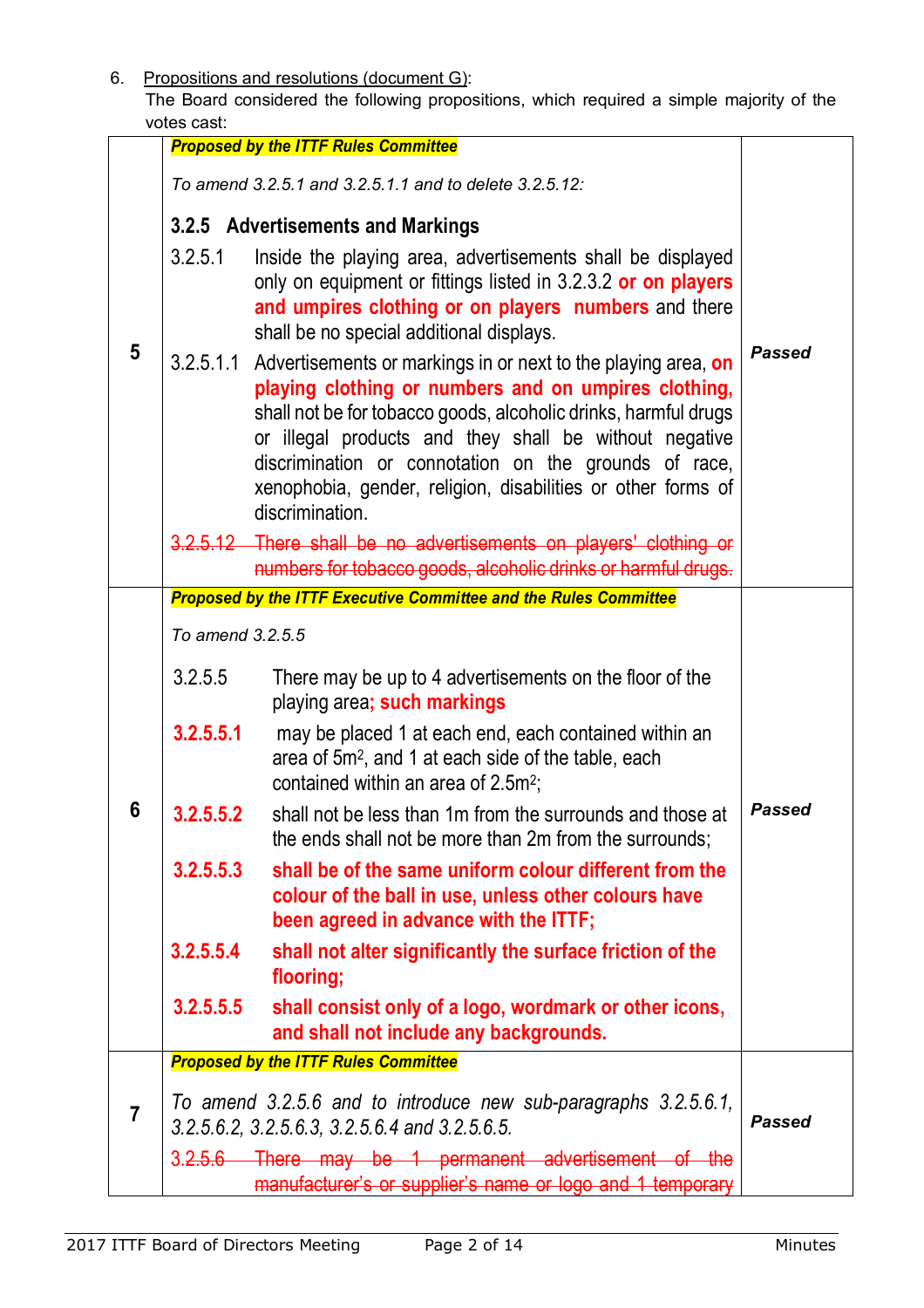|   |                  | advertisement on each half of each side of the tabletop and 1<br>on each end, and each contained within a total length of<br>60cm. The temporary advertisements shall be clearly<br>separated from any permanent advertisements; they shall not<br>be for other table tennis equipment suppliers and there shall<br>be no advertisement, logo, name of table or name of the<br>manufacturer or supplier of the table on the undercarriage,<br>except if the table manufacturer or supplier is the title sponsor<br>of the tournament. |                  |
|---|------------------|---------------------------------------------------------------------------------------------------------------------------------------------------------------------------------------------------------------------------------------------------------------------------------------------------------------------------------------------------------------------------------------------------------------------------------------------------------------------------------------------------------------------------------------|------------------|
|   | 3.2.5.6          | Advertisements on the table shall comply with the<br>following requirements:                                                                                                                                                                                                                                                                                                                                                                                                                                                          |                  |
|   | 3.2.5.6.1        | There may be 1 permanent advertisement of the<br>manufacturer's or supplier's name or logo on each<br>half of each side of the table top and on each end.                                                                                                                                                                                                                                                                                                                                                                             |                  |
|   | 3.2.5.6.2        | There may be 1 temporary advertisement, which also<br>can be of the manufacturer's or supplier's name or<br>logo, on each half of each side of the table top and on<br>each end.                                                                                                                                                                                                                                                                                                                                                      |                  |
|   | 3.2.5.6.3        | Each permanent and each temporary advertisement<br>shall be contained within a total length of 60cm.                                                                                                                                                                                                                                                                                                                                                                                                                                  |                  |
|   | 3.2.5.6.4        | Temporary advertisements shall be clearly separated<br>from any permanent advertisements.                                                                                                                                                                                                                                                                                                                                                                                                                                             |                  |
|   | 3.2.5.6.5        | Advertisements shall not be for other table tennis<br>equipment suppliers.                                                                                                                                                                                                                                                                                                                                                                                                                                                            |                  |
|   | 3.2.5.6.6        | There shall be no advertisement, name of table, name<br>or logo of the manufacturer or supplier of the table on<br>the undercarriage, except if the table manufacturer or<br>supplier is the title sponsor of the tournament.                                                                                                                                                                                                                                                                                                         |                  |
|   |                  | <b>Proposed by the ITTF Rules Committee</b>                                                                                                                                                                                                                                                                                                                                                                                                                                                                                           |                  |
|   | To amend 3.5.2.1 |                                                                                                                                                                                                                                                                                                                                                                                                                                                                                                                                       |                  |
| 8 | 3.5.2.1          | Players and coaches or other advisers shall refrain from<br>behaviour that may unfairly affect an opponent, offend<br>spectators or bring the sport into disrepute, such as abusive<br>language, deliberately delaying play, deliberately breaking<br>the ball or hitting it out of the playing area, kicking the table or<br>surrounds and disrespect of match officials.<br><b>Proposed by the ITTF Sports Science and Medical Committee</b>                                                                                        | <b>Withdrawn</b> |
|   |                  |                                                                                                                                                                                                                                                                                                                                                                                                                                                                                                                                       |                  |
| 9 | 4.1.2.2          | To amend 4.1.2.2.4, 4.1.2.2.8 and 4.2.2.2.5:<br>Organisers shall provide accommodation and meals from the<br>evening before the Championships begin until the morning<br>after the Championships end for:                                                                                                                                                                                                                                                                                                                             | <b>Passed</b>    |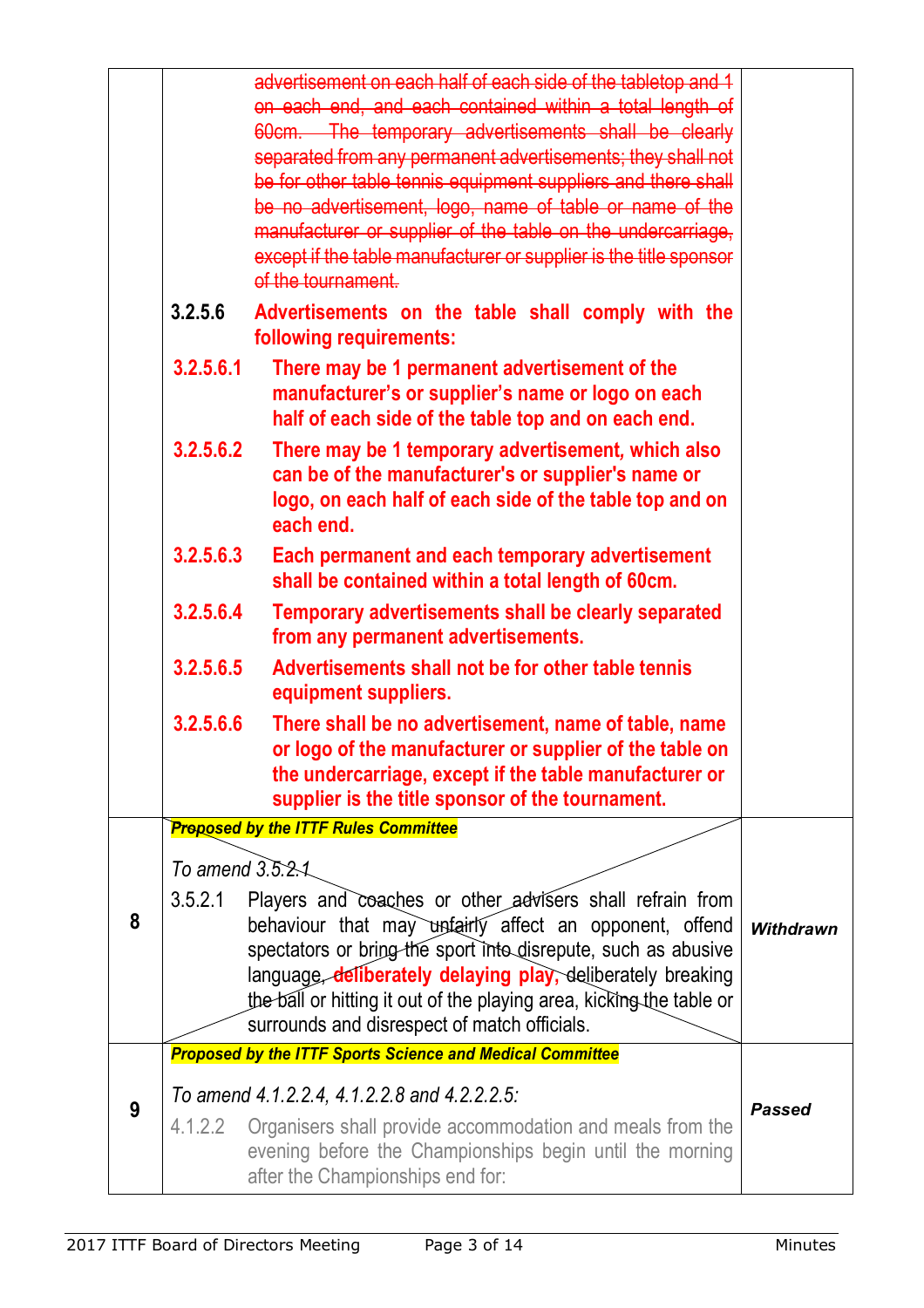|                                                                                                                                                                                                                                                                                                                                                                                                                                        | 4.1.2.2.4 up to 3 members of the Doping Control Supervisors Panel<br>appointed by the Sports Science and Medical Committee;                                                                                                                                                                                                                                            |               |  |
|----------------------------------------------------------------------------------------------------------------------------------------------------------------------------------------------------------------------------------------------------------------------------------------------------------------------------------------------------------------------------------------------------------------------------------------|------------------------------------------------------------------------------------------------------------------------------------------------------------------------------------------------------------------------------------------------------------------------------------------------------------------------------------------------------------------------|---------------|--|
|                                                                                                                                                                                                                                                                                                                                                                                                                                        | 4.1.2.2.8 up to 7 members of the ITTF staff including 1 assisting the<br>Doping Control Panel Supervisors.                                                                                                                                                                                                                                                             |               |  |
|                                                                                                                                                                                                                                                                                                                                                                                                                                        | 4.2.2.2 Organisers shall provide accommodation and meals from the<br>evening before the Championships begin until the morning<br>after the Championships end for:                                                                                                                                                                                                      |               |  |
|                                                                                                                                                                                                                                                                                                                                                                                                                                        | 4.2.2.2.5 up to 2 members of the Doping Control Panel Supervisors<br>appointed by the Sports Science and Medical Committee;                                                                                                                                                                                                                                            |               |  |
|                                                                                                                                                                                                                                                                                                                                                                                                                                        | <b>Proposed by the Chinese Table Tennis Association</b>                                                                                                                                                                                                                                                                                                                |               |  |
|                                                                                                                                                                                                                                                                                                                                                                                                                                        | To amend 4.1.9.6                                                                                                                                                                                                                                                                                                                                                       |               |  |
| 10                                                                                                                                                                                                                                                                                                                                                                                                                                     | 4.1.9.6" The maximum entry for each association is 4 players for<br>men's doubles, 4 players for women's doubles and 2 men and 2<br>women for mixed doubles; all players may be different, however,<br>each association can only enter a maximum of 2 combined pairs<br>(players from different associations) per doubles event."                                      |               |  |
|                                                                                                                                                                                                                                                                                                                                                                                                                                        | <b>Proposed by the ITTF Executive Committee</b>                                                                                                                                                                                                                                                                                                                        |               |  |
|                                                                                                                                                                                                                                                                                                                                                                                                                                        | To amend 4.2.9.2                                                                                                                                                                                                                                                                                                                                                       |               |  |
| 4.2.9.2 The system of play and the system of qualification in the team<br>and individual events, shall be decided by the Board of<br>recommendation<br>of<br>Directors.<br>the<br>the<br><b>Junior</b><br>on<br>11<br><b>Commissioner, Technical Commissioner</b><br>the<br>and<br><b>Competition Program, and shall be notified to all Associations</b><br>not later than 6 calendar months before the start of the<br>Championships. |                                                                                                                                                                                                                                                                                                                                                                        | Passed        |  |
|                                                                                                                                                                                                                                                                                                                                                                                                                                        | <b>Proposed by the ITTF Executive Committee</b>                                                                                                                                                                                                                                                                                                                        |               |  |
|                                                                                                                                                                                                                                                                                                                                                                                                                                        | <b>LIEBHERR 2018 World Championships Qualification System</b>                                                                                                                                                                                                                                                                                                          |               |  |
| 12                                                                                                                                                                                                                                                                                                                                                                                                                                     | 4.1.9.3<br>The system of play in team and individual events, the system<br>of qualification in the team event and their implementation<br>dates shall be decided by the Board of Directors, on the<br>recommendation of the Technical Commissioner and the<br><b>Competition Program.</b><br>2016 ITTF Board of Directors decision                                     | <b>Passed</b> |  |
|                                                                                                                                                                                                                                                                                                                                                                                                                                        | 4-BOD-03-2016                                                                                                                                                                                                                                                                                                                                                          |               |  |
|                                                                                                                                                                                                                                                                                                                                                                                                                                        | Based on the Swedish organisers' update report, the Board decided<br>to have a maximum 72 men's and 72 women's teams at the 2018<br>World Championships, and gave the mandate to the Working Group<br>to propose further changes within this limit if their conclusion on<br>future ITTF events is different and if the implementation of the<br>changes is realistic. |               |  |
|                                                                                                                                                                                                                                                                                                                                                                                                                                        |                                                                                                                                                                                                                                                                                                                                                                        |               |  |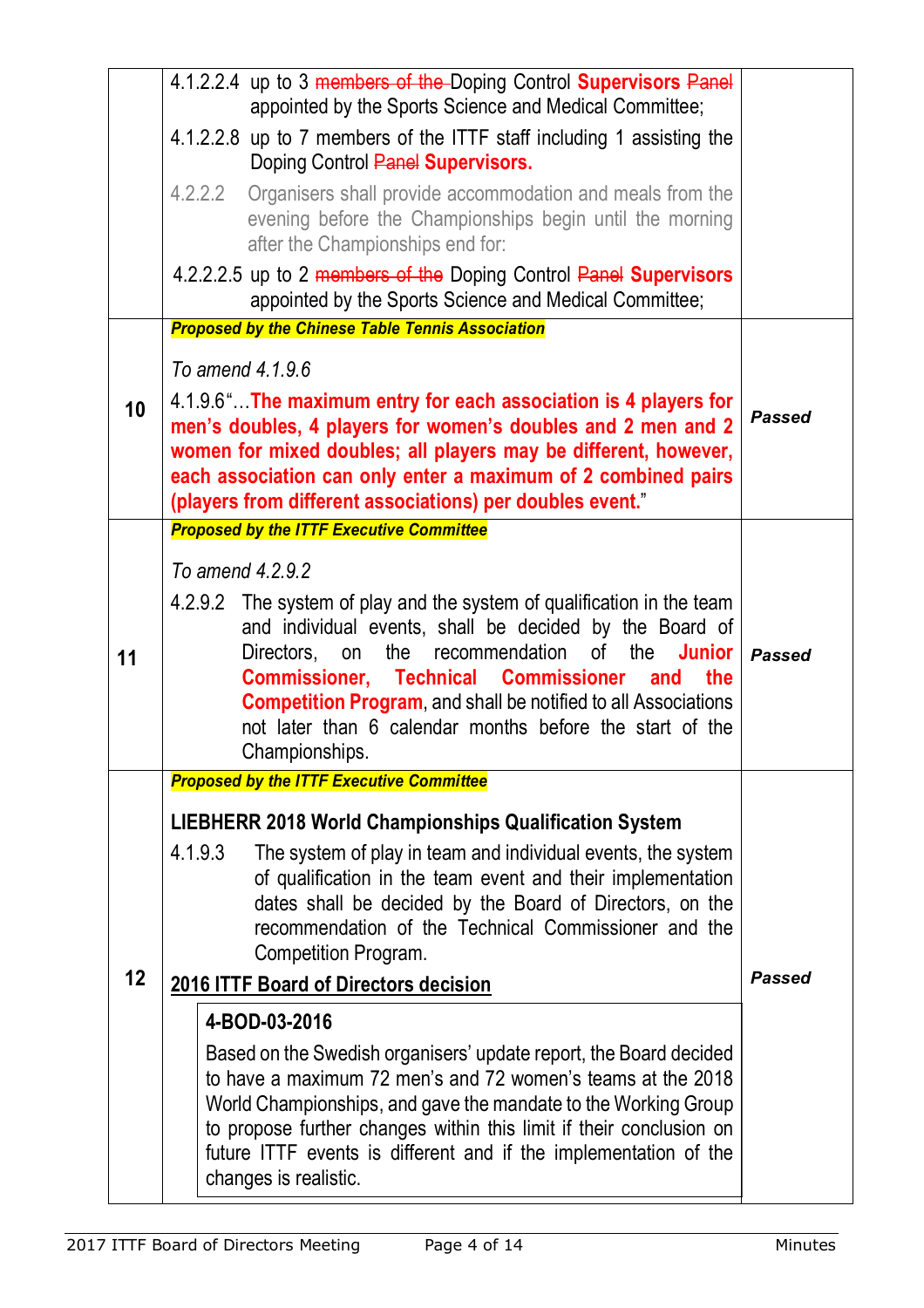| At its meeting during the Rio 2016 Olympic Games, the ITTF Future<br>Event Working Group agreed and proposed to the Executive Committee<br>to have the 72-teams system at the LIEBHERR 2018 World Team<br>Championships in Halmstad (SWE). This is the same what the BoD<br>decided in 2016, but it was left open, pending the Working Group's<br>recommendation.                        |                |                |  |  |
|------------------------------------------------------------------------------------------------------------------------------------------------------------------------------------------------------------------------------------------------------------------------------------------------------------------------------------------------------------------------------------------|----------------|----------------|--|--|
| After the number of teams was confirmed (72 men and 72 women), the<br>ITTF Executive Committee discussed the subject on 1 <sup>st</sup> October 2016<br>and resolved to submit the following proposal to the ITTF Board of<br>Directors in 2017:                                                                                                                                         |                |                |  |  |
| 1. To follow the same principle and system of qualification as in<br>2016, proportionally reducing the number of teams.<br>2. Participation is guaranteed for the top 2 finishers of the $4th$                                                                                                                                                                                           |                |                |  |  |
| 3. Latin America and North America are considered as Panam,<br>because the 2017 Panam Championships will serve as the<br>qualification tournament for them.<br>The list of the ITTF-Continental Championships identified for the<br>qualification criteria:<br>2016 ITTF-Oceania Champs. Bendigo (AUS) - 20-24 March 2016<br>2016 ITTF-African Champs. Agadir (MAR) - 24-30 October 2016 |                |                |  |  |
| 2017 ITTF-Asian Champs. Wuxi (CHN) - 9-16 April 2017<br>2017 ITTF-Panam Champs. Cartagena (COL) - 11-17 Sep 2017                                                                                                                                                                                                                                                                         |                |                |  |  |
| 2017 ITTF-European Team Champs, Luxembourg (LUX) - 13-17 Sep                                                                                                                                                                                                                                                                                                                             |                |                |  |  |
|                                                                                                                                                                                                                                                                                                                                                                                          |                |                |  |  |
| 2017                                                                                                                                                                                                                                                                                                                                                                                     | 2016 2018      |                |  |  |
| <b>Previous WTTC result</b>                                                                                                                                                                                                                                                                                                                                                              | 48             | 36             |  |  |
| <b>Continental Qualification</b>                                                                                                                                                                                                                                                                                                                                                         |                |                |  |  |
| Africa                                                                                                                                                                                                                                                                                                                                                                                   | $\overline{7}$ | 5              |  |  |
| Asia                                                                                                                                                                                                                                                                                                                                                                                     | 12             | 9              |  |  |
| Europe                                                                                                                                                                                                                                                                                                                                                                                   | 12             | 9              |  |  |
| Latin America                                                                                                                                                                                                                                                                                                                                                                            | 7              |                |  |  |
| <b>North America</b>                                                                                                                                                                                                                                                                                                                                                                     | 1              |                |  |  |
| Pan America                                                                                                                                                                                                                                                                                                                                                                              |                | 6              |  |  |
| Oceania                                                                                                                                                                                                                                                                                                                                                                                  | 3              | $\overline{2}$ |  |  |
| <b>Host Association</b>                                                                                                                                                                                                                                                                                                                                                                  | 1              | 1              |  |  |
| <b>World Team Ranking</b>                                                                                                                                                                                                                                                                                                                                                                | 5<br>96        | 4<br>72        |  |  |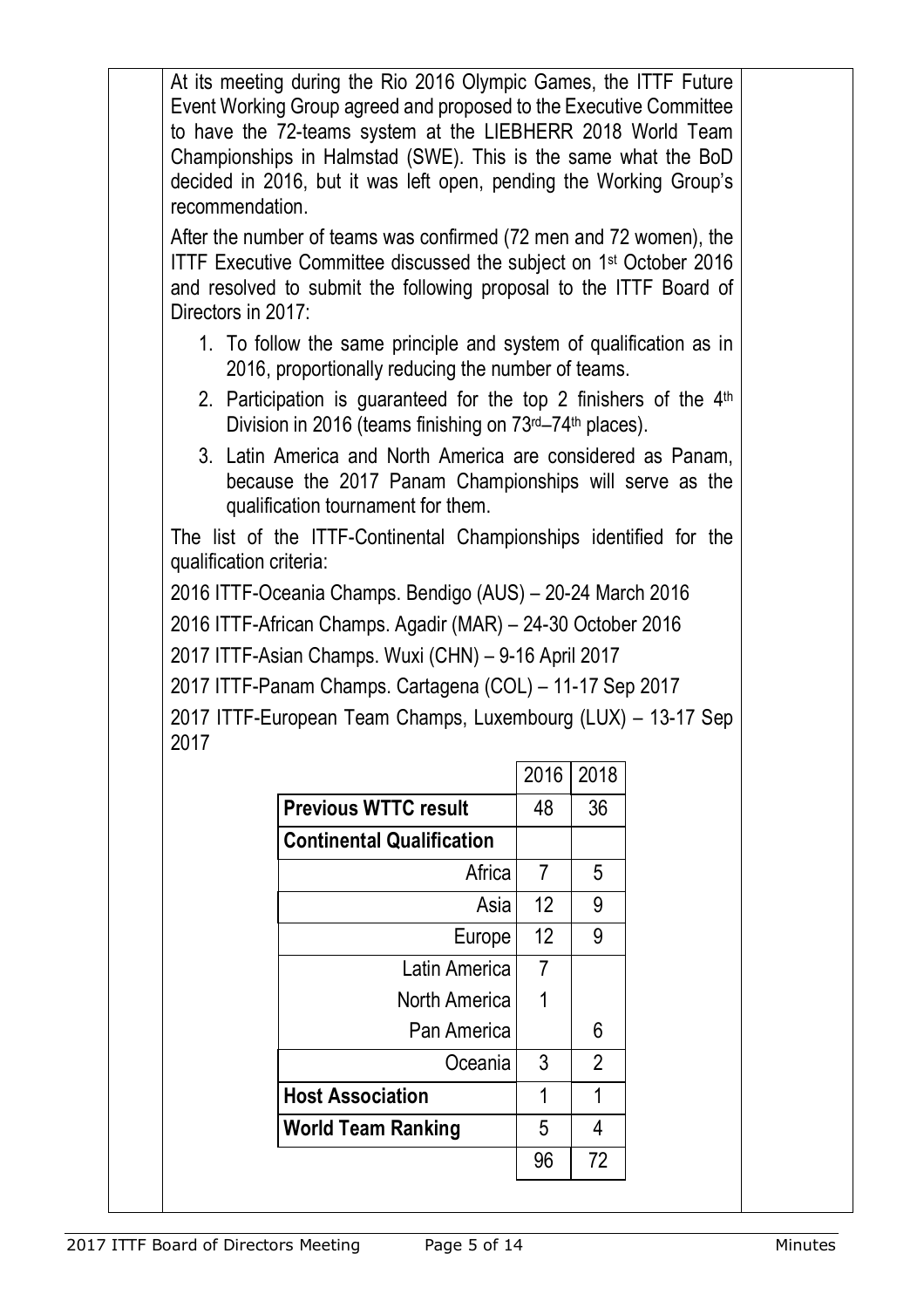|    | Notes:                                                                                                                                                                                                                                                                                                                                                                                                                                                                                                              |               |
|----|---------------------------------------------------------------------------------------------------------------------------------------------------------------------------------------------------------------------------------------------------------------------------------------------------------------------------------------------------------------------------------------------------------------------------------------------------------------------------------------------------------------------|---------------|
|    | a) Previous WTTC result quota includes top 2 of $3^{rd}$ and $4^{th}$ Divisions<br>(top 32 finishers $+49$ <sup>th</sup> -50 <sup>th</sup> and 73 <sup>rd</sup> -74 <sup>th</sup> places)                                                                                                                                                                                                                                                                                                                           |               |
|    | b) Continental qualification quota is fixed and in addition to the<br>previous WTTC result quota                                                                                                                                                                                                                                                                                                                                                                                                                    |               |
|    | c) Any unused qualification quotas by deadline will revert to World<br><b>Team Ranking</b>                                                                                                                                                                                                                                                                                                                                                                                                                          |               |
|    | Only an Association which has taken part with at least one player or<br>team in its preceding Continental Championships, including<br>qualification tournaments, or Continental Games, shall be<br>eligible to enter teams or individual players in the<br>Championships.                                                                                                                                                                                                                                           |               |
|    | Proposed by the ITTF Executive Committee and the ITTF Technical                                                                                                                                                                                                                                                                                                                                                                                                                                                     |               |
|    | <b>Commissioner</b><br>2019 World TT Championships Playing System                                                                                                                                                                                                                                                                                                                                                                                                                                                   |               |
|    | <b>STRUCTURE</b><br>1 <sub>1</sub>                                                                                                                                                                                                                                                                                                                                                                                                                                                                                  |               |
|    | There will be 5 individual events - Men's Singles,<br>1.1<br>Women's Singles, Men's Doubles, Women's Doubles and<br>Mixed Doubles.<br>1.2 The first round proper of Men's Singles and Women's<br>Singles will have 128 places and the first round proper of                                                                                                                                                                                                                                                         |               |
|    | Men's Doubles, Women's Doubles and Mixed Doubles<br>will have 64 places.                                                                                                                                                                                                                                                                                                                                                                                                                                            |               |
|    | Singles events will have 64 seeded players and 64<br>1.3<br>qualifiers. Doubles events will have 32 seeded pairs and<br>32 qualifiers.                                                                                                                                                                                                                                                                                                                                                                              | <b>Passed</b> |
| 13 | Qualification for singles will comprise groups of 3<br>1.4<br>or 4. If there are more than 64 groups a knockout round<br>will be played to determine qualifiers. If there are less than<br>64 groups all group winners and some second placed<br>players will qualify for the main draw. The method for<br>determining which second placed players qualify will be<br>decided once final entries and number of groups are<br>known and will be advised no later than 2 weeks after the<br>closing date for entries. |               |
|    | 1.5 Qualification for doubles will be by knockout.                                                                                                                                                                                                                                                                                                                                                                                                                                                                  |               |
|    | 1.6 All singles matches will be best of 7 games. Doubles<br>matches will be best of 5 games in qualification matches<br>and best of 7 games in the main draw.                                                                                                                                                                                                                                                                                                                                                       |               |
|    |                                                                                                                                                                                                                                                                                                                                                                                                                                                                                                                     |               |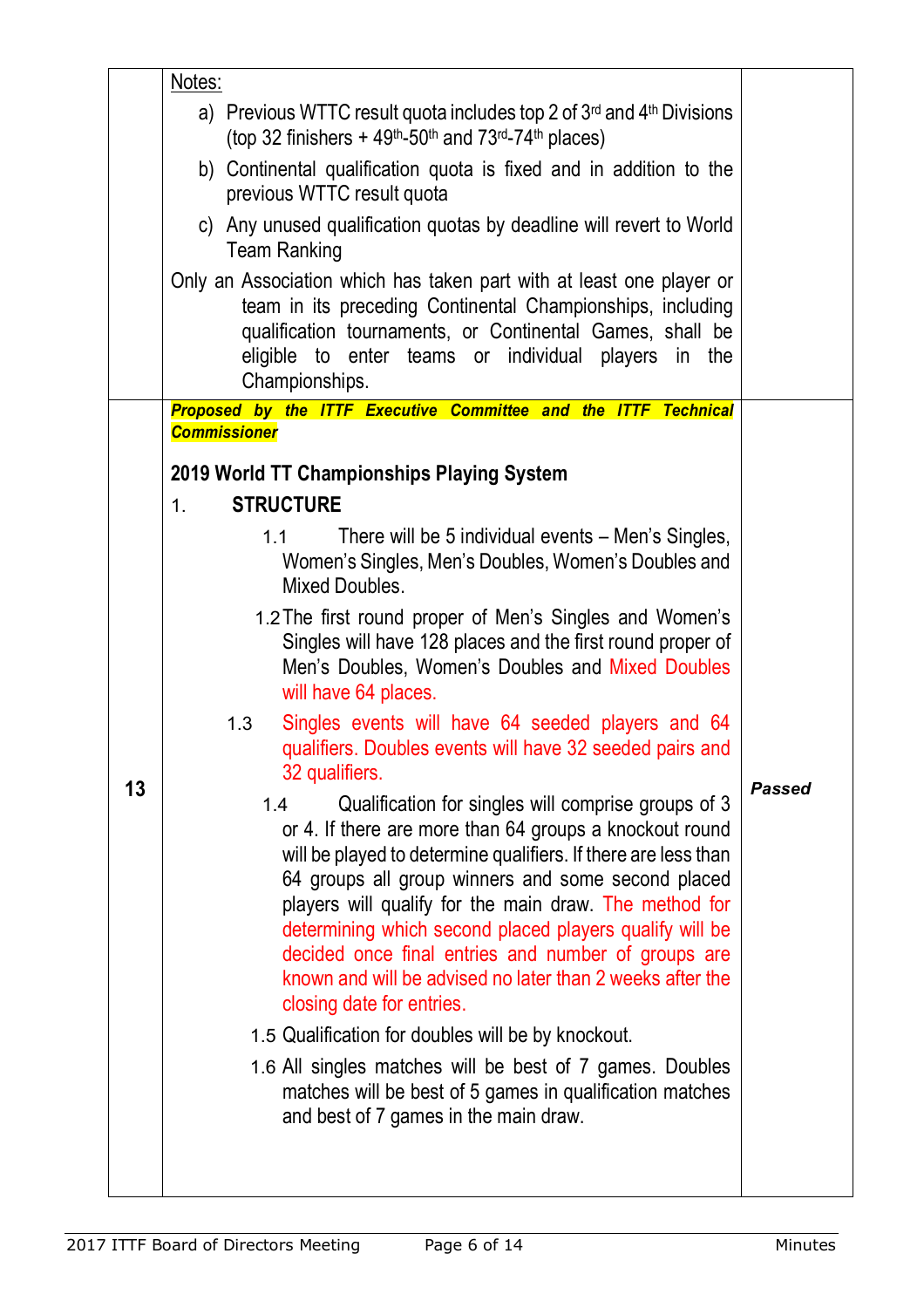|    | 2. | <b>DRAWS</b> |                |                                                                                                                                                                                                                                                                                                                                                                                                                                                                                                                    |               |
|----|----|--------------|----------------|--------------------------------------------------------------------------------------------------------------------------------------------------------------------------------------------------------------------------------------------------------------------------------------------------------------------------------------------------------------------------------------------------------------------------------------------------------------------------------------------------------------------|---------------|
|    |    | 2.1          | <b>Singles</b> |                                                                                                                                                                                                                                                                                                                                                                                                                                                                                                                    |               |
|    |    |              |                | 2.1.1 Singles groups will comprise 3 (or 4) players with<br>each group winner proceeding to a qualification<br>knockout draw (if more than 64 groups) or first<br>round proper. The draw for the groups will use a<br>snake system.                                                                                                                                                                                                                                                                                |               |
|    |    |              |                | 2.1.2 The draw for the first round proper will have 2<br>stages with the first stage split. The initial first<br>stage draw will take place on XXX and draw the<br>players seeded $17 - 32$ and $33 - 64$ into<br>appropriate positions at random. The final first<br>stage draw will occur on XXX (but separately from<br>the initial first stage draw) when seeds $1 - 16$ will<br>be drawn. Seeds $9 - 16$ will be drawn first,<br>followed by seeds $5 - 8$ , then seeds $3 - 4$ and<br>finally seeds 1 and 2. |               |
|    |    |              |                | 2.1.3 The second stage draws of qualifiers will be<br>drawn following the completion of the qualification<br>rounds and be drawn at random into the<br>remaining 64 positions, subject to clause 2.3.                                                                                                                                                                                                                                                                                                              |               |
|    |    | 2.2          | Doubles        |                                                                                                                                                                                                                                                                                                                                                                                                                                                                                                                    |               |
|    |    |              |                | 2.2.1 The initial draw for the first round proper will take<br>place on XXX when the seeded players will be<br>drawn into appropriate positions.                                                                                                                                                                                                                                                                                                                                                                   |               |
|    |    |              |                | 2.2.2 The second stage draws of qualifiers will be<br>drawn following the completion of the qualification<br>rounds and be drawn at random into the<br>remaining 32 positions, subject to clause 2.3.                                                                                                                                                                                                                                                                                                              |               |
|    |    | 3.2          |                | Players of the same Association shall be separated<br>according to 3.6.3.1, 3.6.3.3, 3.6.3.4 and 3.6.3.5 only in<br>preliminary rounds and groups and in the first round of<br>the draw but not in further rounds.                                                                                                                                                                                                                                                                                                 |               |
|    |    |              |                | The World Ranking list that will be used for seeding and for the draws<br>shall be the WR to be published in XXX 2019 (No.X).                                                                                                                                                                                                                                                                                                                                                                                      |               |
|    |    |              |                | <b>Proposed by the ITTF Executive Committee and Junior Commissioner</b>                                                                                                                                                                                                                                                                                                                                                                                                                                            |               |
| 14 |    |              |                | To return the World Junior Championships Teams to 16 men's and 16<br>women's teams, consisting of Africa-2, Asia-3, Europe-3, Pan America-<br>3 (2+1), Oceania-1, Host-1, World Ranking-3, with maximum 5 teams<br>per continent (excluding the host). All qualified teams must have<br>participated in their continental junior championships.                                                                                                                                                                    | <b>Passed</b> |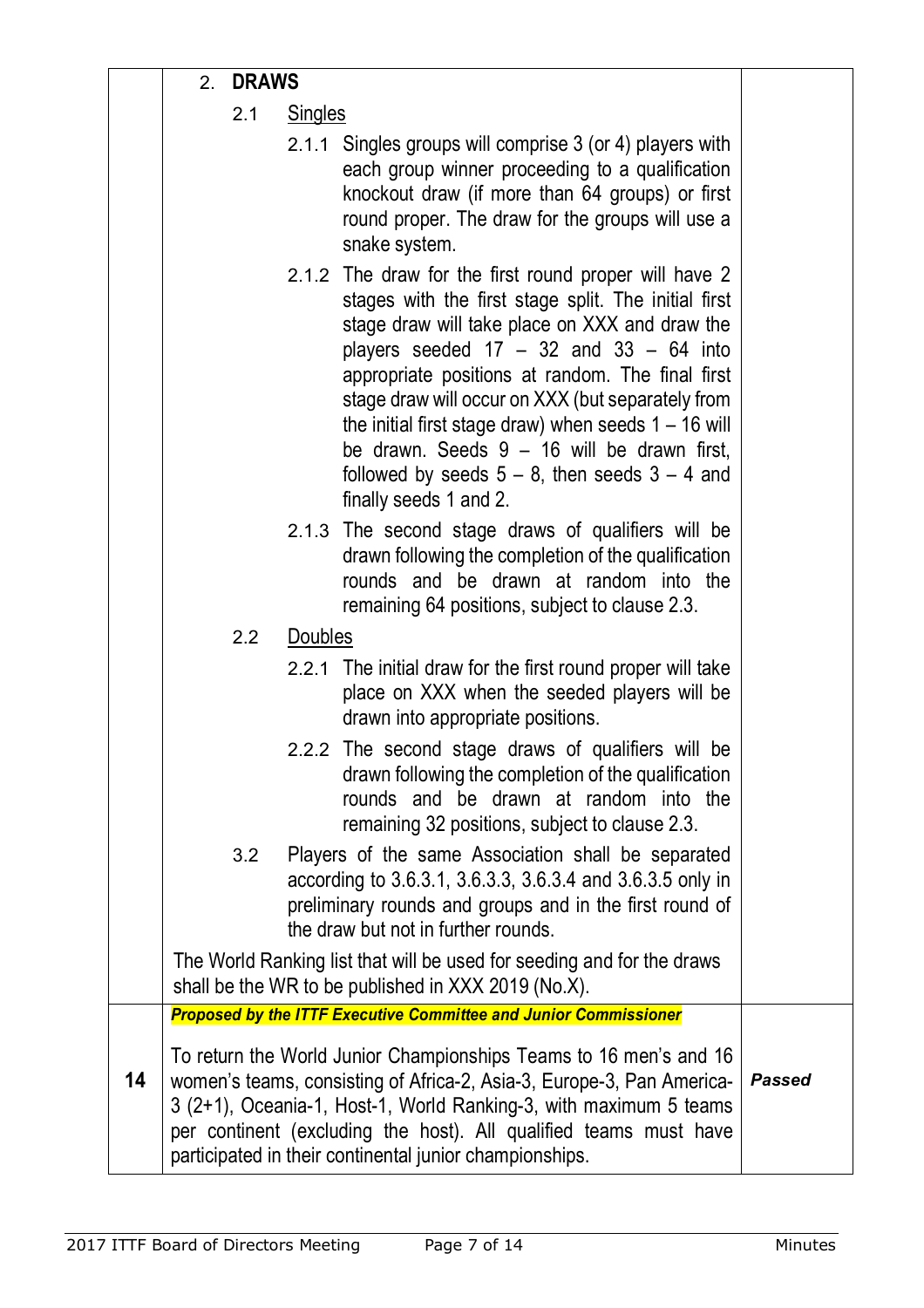|    | Men's and Women's Singles would then have a corresponding decrease<br>in numbers from 96 to 80, being 16 teams $x$ 4 players $+$ 16 World<br>Ranking.                                                                                                                                                                                                                                                                                                                                                                                                                                                                                                                                                                                                                                                                                                                                                                                                                                                                                                                                                                                                                                                                                                                                                                                                                                                                                                                                                                                                                                                                                                      |               |
|----|------------------------------------------------------------------------------------------------------------------------------------------------------------------------------------------------------------------------------------------------------------------------------------------------------------------------------------------------------------------------------------------------------------------------------------------------------------------------------------------------------------------------------------------------------------------------------------------------------------------------------------------------------------------------------------------------------------------------------------------------------------------------------------------------------------------------------------------------------------------------------------------------------------------------------------------------------------------------------------------------------------------------------------------------------------------------------------------------------------------------------------------------------------------------------------------------------------------------------------------------------------------------------------------------------------------------------------------------------------------------------------------------------------------------------------------------------------------------------------------------------------------------------------------------------------------------------------------------------------------------------------------------------------|---------------|
| 15 | <b>Proposed by the ITTF Executive Committee</b><br>To amend in Chapter 5<br><b>Scope – Definition of IL Athletes</b><br>The first 8 Men and Women in each Class following Athletes in the<br>Para Table Tennis rating, available on http://www.ipttc.org/rating/.<br>Women<br><b>Men</b><br>Class 1-5 (Sitting)<br>$\overline{+$ op 80<br>Top 30<br>Class 6-10 (Standing)<br>Top 90<br>$Top-30$<br>$Top-10$<br>Class 11 (Mentally impaired)<br>$Top-15$                                                                                                                                                                                                                                                                                                                                                                                                                                                                                                                                                                                                                                                                                                                                                                                                                                                                                                                                                                                                                                                                                                                                                                                                    | <b>Passed</b> |
| 16 | <b>Proposed by the ITTF Equipment Committee</b><br>To amend Technical Leaflet T4 for Racket Coverings (update)<br>Rationale for Changes in T4, 2017<br>Throughout the document:<br>$\circ$ Link changes due to the new ITTF web site.<br>$\circ$ References to "the ITTF web site" are changed to<br>$\lq$ TTF.com".<br>$\circ$ Fixes to typographical errors.<br>Page 5: The unit for measuring gloss was shown as %, but this<br>was technically incorrect; the correct unit is "gloss units". From<br>https://en.wikipedia.org/wiki/Glossmeter<br>"The measurement results of a glossmeter are related to the<br>amount of reflected light from a black glass standard with a<br>defined refractive index. The ratio of reflected to incident light<br>for the specimen, compared to the ratio for the gloss standard,<br>is recorded as gloss units (GU)."<br>Page 7: A slight clarification in the text about packaging of<br>assembled rackets.<br>Page 7: There was a lot of temporary text here, dealing with the<br>transition to require country of origin statements on the rubber<br>packaging. We are no longer in the transition period so the<br>temporary text is no longer needed.<br>Page 10: What we call the "simplified" procedure is actually<br>more complex than the normal procedure, so we should not call<br>it "simplified". It is more accurate to call it "expedited" as it<br>allows the supplier to accelerate the process.<br>This became especially obvious when a couple companies<br>broke some rules and were punished by not being permitted to<br>use the simplified procedure. It looked inappropriate to punish a | <b>Passed</b> |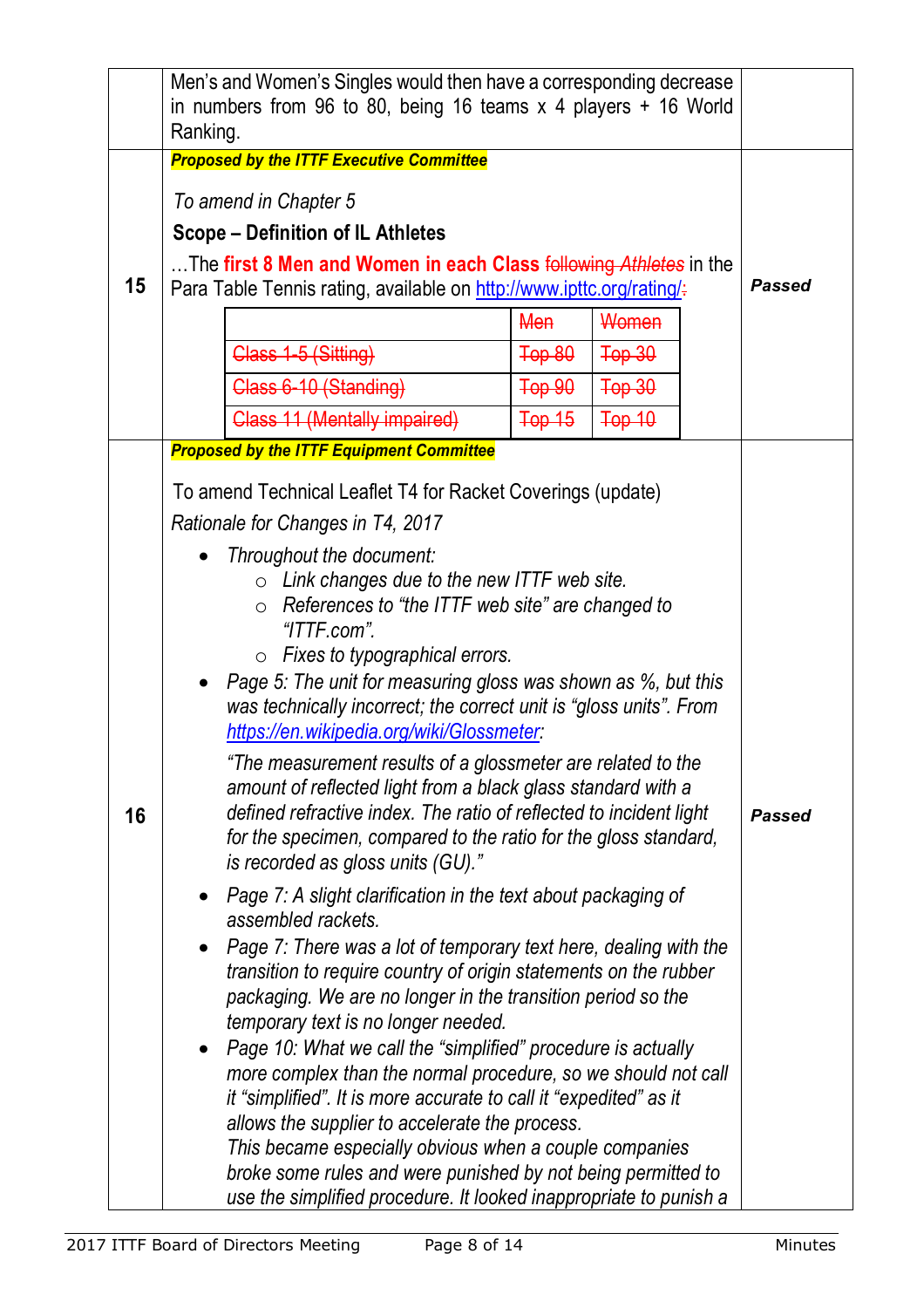The Board considered the following resolution, which required a simple majority of the votes cast:

| <b>Proposed by the Hong Kong Table Tennis Association</b>                                                                                                                                      |  |
|------------------------------------------------------------------------------------------------------------------------------------------------------------------------------------------------|--|
| ITTF Umpires and Referees Committee to work towards a plan to   Passed<br>increase the honorarium of Technical Officials (Referees and Umpires)<br>invited to major international tournaments. |  |

# 7. Code of Ethics update:

The final version of the Ethic code was presented to the BoD as effective on  $1<sup>st</sup>$  July 2017 after having been revised by the Ethics and Compliance Office.

Mr Tony YUE suggested, and Mr Bruce BURTON and Mr Thomas WEIKERT agreed, that this is a good first step and a work in progress, but in the future, and once the constitution is updated, independent members should compose the Ethic Commission, with the capacity to also take decisions independently.

The Board considered the recommendations of the Executive Committee as Ethic **Commission representatives:**

Executive Committee Nestor TENCA (ARG) Athletes Commission El-Sayed LASHIN (EGY) Rules Committee Rudolf SPORRER (AUT)

Staff in charge: Raul CALIN (ESP)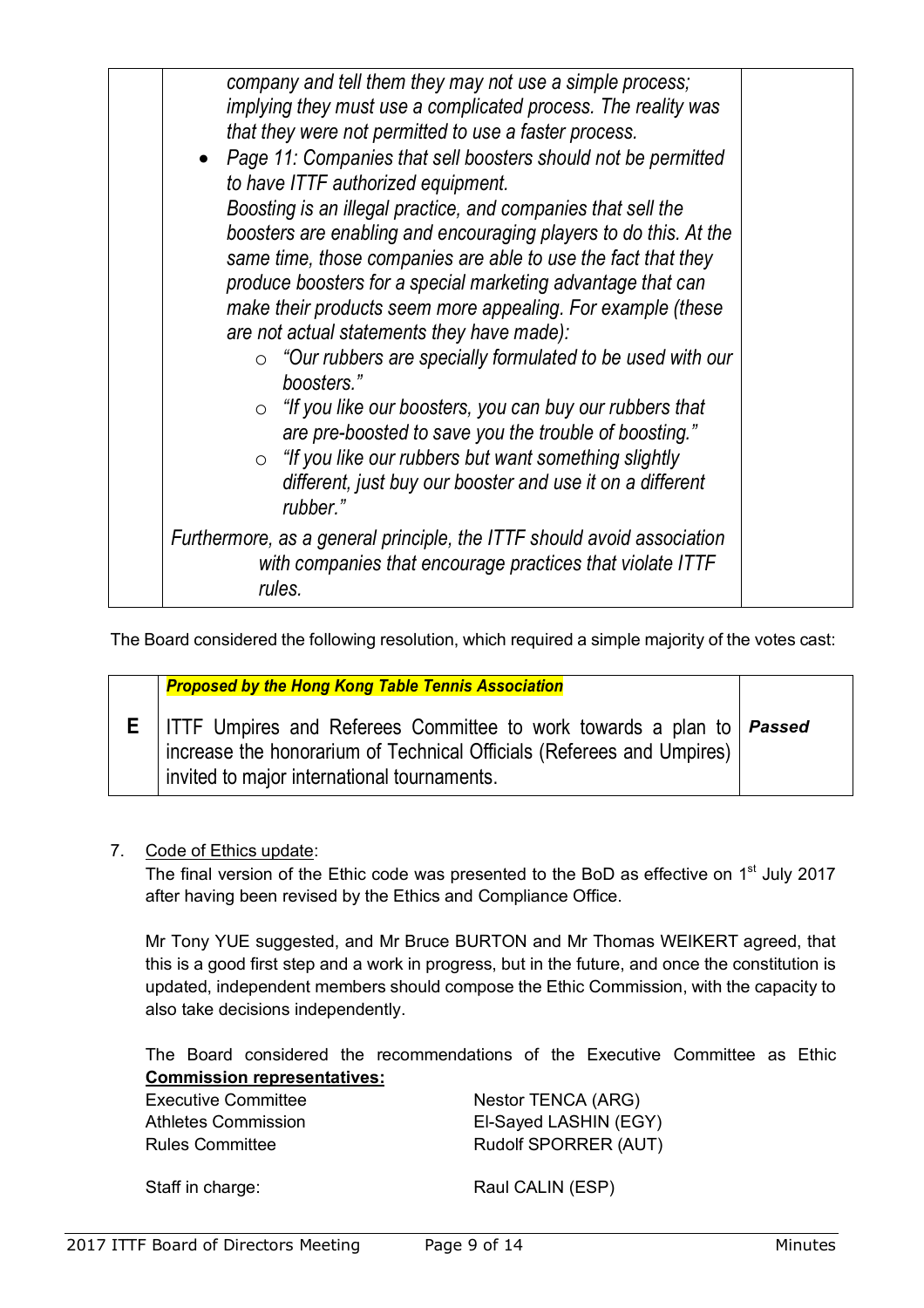#### **Reserves:**

Athletes Commission Ashu JAIN (USA)

Executive Committee James MORRIS (NZL) Rules Committee CHAN Cheong-ki (HKG)

#### **2-BOD-20170602**

The Board unanimously approved the appointments of the Ethic Commission representatives and reserves.

#### 8. Updates of Technical Leaflet 4: The update was considered covered when presenting proposition 16.

#### 9. Update of Terms of Reference:

The Board noted that the terms of reference were distributed on  $9<sup>th</sup>$  March 2017, with the most significant change being in the former Para Table Tennis Division, now Para Table Tennis Committee, with the aim to fully integrate Para Table Tennis into the day to day operations of the ITTF, not only in the development area, but also in the competitions, education, marketing and operations areas.

Mr Fede Lineros expressed to the Board of Directors his concern in regards to the selection process for the members of the different committees, particularly the Equipment Committee. He mentioned that only four of the members have a technical background and, for such a very specific committee as the Equipment Committee, dealing with the technical specifications for the equipment to be used, etc, then he would suggest that either i) there be specific regulations for the selection of the committee members or ii) addition of technical advisers should be considered in the future.

Mr Rudolf Sporrer mentioned that from the 20 applications received for the Rules Committee, 19 were of umpires or referees. In the future, he would hope receiving applications from different backgrounds.

Mr D.R. Choudary suggested establishing qualification requirements to be member of the different committees.

#### 10. World Junior Championships:

- 10.1 2017 World Junior Championships (Italy) the Board noted that the work is in progress without any specific presentation being made.
- 10.2 2018 and 2019 World Junior Championships bids The Board noted the presentations of Australia / ITTF Oceania and Thailand to host the 2018 World Junior Table Tennis Championships. After both presentations, and in agreement with the representatives of AUS and THA, it was recommended that the board allocate the 2018 and 2019 World Junior Championships as follows:
	- 2018 World Junior Championships to be held in Bendigo, Australia
	- 2019 World Junior Championships to be held in Nakhon Ratchasima**,** Thailand

# **3-BOD-20170602**

The Board resolved to allocate the 2018 and 2019 World Junior Championships as proposed.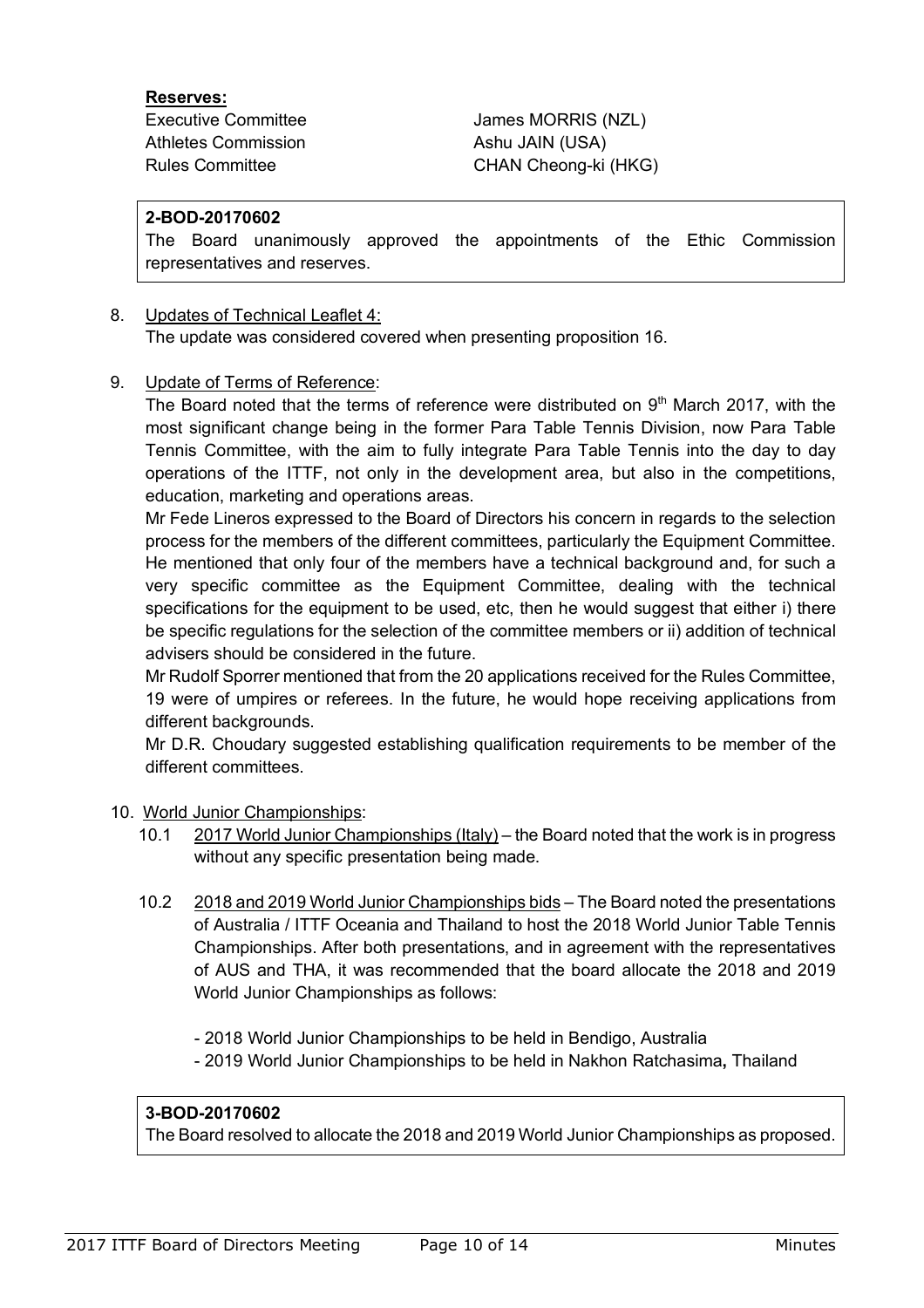11. World Cups and World Tour update:

Mr Steve Dainton reported to the Board that a new sponsorship agreement was made in early 2017 and this would help to push for much better presentation.

The 2018 World Tour calendar is already on-line and a good number of bids have been secured, with 6 Platinum events, 6 Regular events and the Grand Finals. Negotiations are in place for the 2017 Grand Finals, hopefully a decision will be made very soon.

Mr Dainton finished by adding that ITTF has made much progress in improving the image and brand of the World Tour in the last 6 months thanks to the sponsorship deal and the work of the staff in charge.

Mr Weikert added his thanks to the marketing team responsible for these improvements as well as to Mr Frank Ji and Seamaster for his support, which has been extended also to some organizers of Challenge events. Also Mr Weikert announced the signing of an agreement with GoDaddy for the top tier World Tour events, and both Mr Weikert and Mr Dainton thanked USA Table Tennis for hosting the 2016 Women's World Cup, which provided the initial contact with GoDaddy.

Mr Dainton informed the Board about the hosts for the following World Cups:

2017 Women's World Cup in Markham, Toronto, Canada

2017 Men's World Cup in Liege, Belgium

2018 Men's World Cup in Disneyland, Paris, France

A request from China to host the 2018 Women's World Cup and Joint 2019 Men's and Women's World Cup was received and will be confirmed by the EC

#### 12. Global Junior Programme:

12.1. The board noted the report of the Junior Commissioner, Heike Ahlert, on the 2017 World Junior Circuit. Ms Ahlert also informed the board that the 2017 World Junior Circuit Finals will be in the beginning of February 2018 in Luxembourg.

The board noted that the 2016 World Cadet Challenge was hosted in an excellent manner in Shanghai, China and preparations are in progress for the 2017 World Cadet Challenge to be held in Fiji, as reported by Mr Anthony Ho.

- 10.3 The board noted the presentations of Poland to host the 2018 World Cadet Challenge in Cetniewo, of Japan to host it in Tottori and of Thailand to host it in Bangkok. After all three presentations, and in agreement with the representatives of JPN, POL and THA the Board was proposed to allocate the 2018, 2019 and 2020 World Cadet Challenge as follows:
	- 2018 World Cadet Challenge to be held in Tottori, Japan
	- 2019 World Cadet Challenge to be held in Cetniewo, Poland
	- 2020 World Cadet Challenge to be held in Bangkok**,** Thailand

#### **4-BOD-20170602**

The Board resolved to allocate the 2018, 2019 and 2020 World Cadet Challenge as proposed.

13. Ratification of the work done by the committees, commissions and commissioners:

Mr Thomas Weikert informed the Board about the legal case of Mrs Judit Farago as agreed in the AGM. Given that this is an ongoing legal issue, it was proposed for the EC to deal with the matter in order to protect the associations without making further comments. The President would update the BoD once the case is resolved.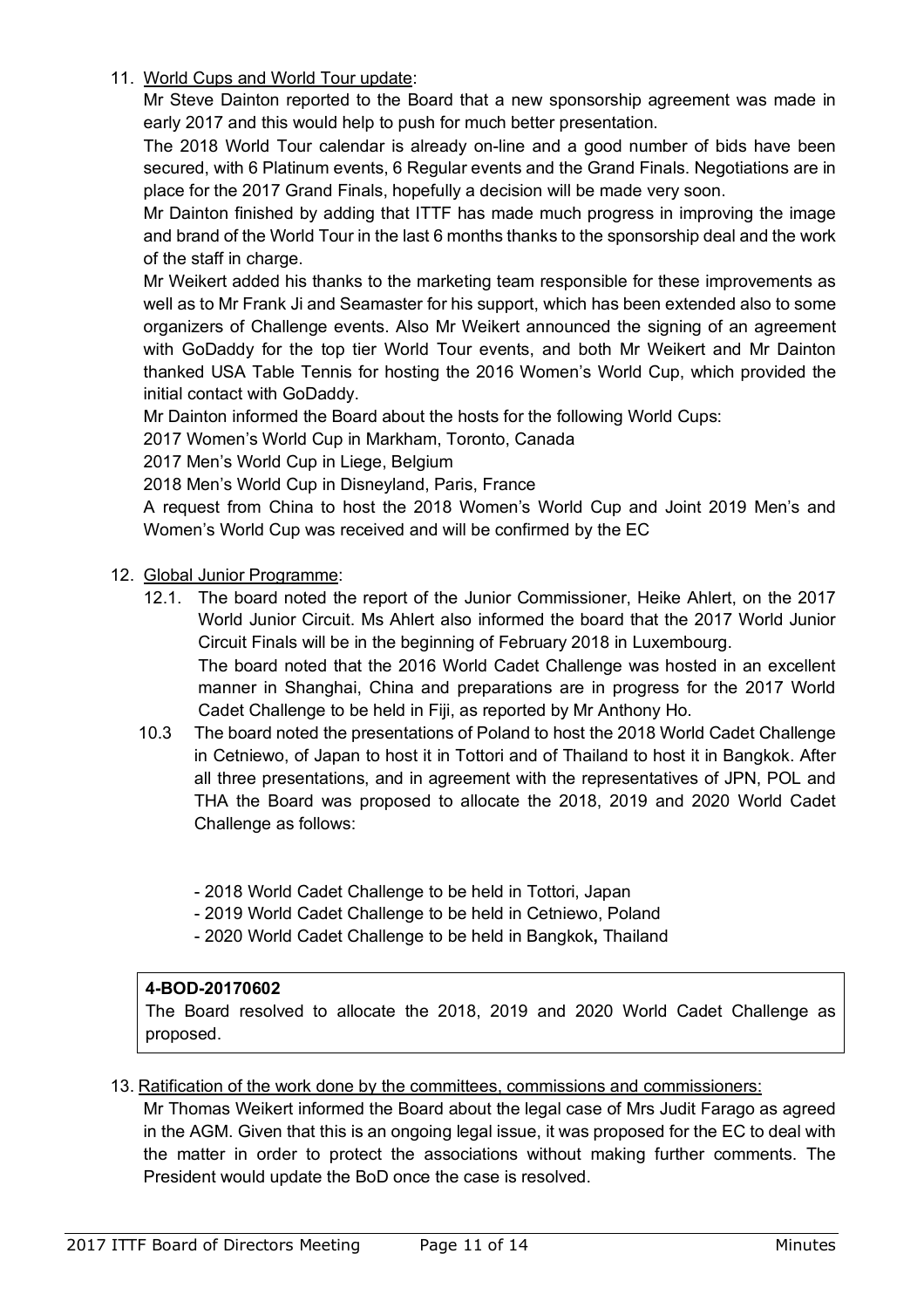# **5-BOD-20170602**

The Board resolved to ratify the work done by the Executive Committee, committees, commissions and commissioners.

### 14. Next meeting:

The Board noted that its next meeting would be held in Halmstad on  $3<sup>rd</sup>$  May 2018

### 15. Any other business:

Mr El-Hajji Monqid, Board member from Morocco, proposed:

- For the board to meet twice a year (instead of once a year)
- For each EC member to be allocated four BoD members to support him and discuss with him directly in order to allow each member of the BoD to give input and advices
- For the Para Table Tennis integration to progress at the national level, in order to ensure that the National Associations affiliated to ITTF are in charge of the sport
- For the simultaneous translation to be also put in place for the Board of Directors

At the end of his intervention, Mr El-Hajji congratulated the German TTA for the superb organization of the Championships, hoping everyone can "close a chapter" after the elections, and being again together.

Mr Jorgen Persson suggested that the use of technology (e.g. PowerPoint) would be appreciated especially when discussing technical matters, such as certain propositions, in order to better understand the topics being discussed.

Mr Shi Zhihao thanked the BoD members that entrusted him as Chair of the Future Events Working Group, and particularly the members of the Working Group itself, Continental Presidents or representatives, and other members.

Mr Shi reported that the working group has done a tremendous job during and between the three meetings.

Mr Steve Dainton continued with a presentation on the Future Events Working Group progress, starting by dispelling some of the rumours spread and circulating around the World about reducing the size of the World Championships.

Mr Dainton highlighted the following facts:

- That only once the World Championships was hosted outside Asia or Europe, and it was in 1939 in Cairo, Egypt.
- That in 2016 in Malaysia, only one female team, USA was among the top 24 from outside Asia and Europe.
- That the average is less than 1 bid per year in recent times.
- That only 8% of the matches at World Championships has a good media coverage, therefore is very difficult to get commercial value for the majority of the activity at the World Championships.
- That the ITTF hired Deloitte to assist the Working Group and as result of their cooperation they produced a 100+ page report to the ITTF with their analysis. From that report, the main conclusions are:
	- $\circ$  Limited connection between the World Championships and other ITTF events
	- $\circ$  The qualification criteria and frequency of international competitions vary, resulting in a complicated and unclear hierarchy.
	- $\circ$  The frequency and meaning of the continental competitions is unclear and vary between continents.
	- $\circ$  There is a clear dominance of international competitions by certain nations.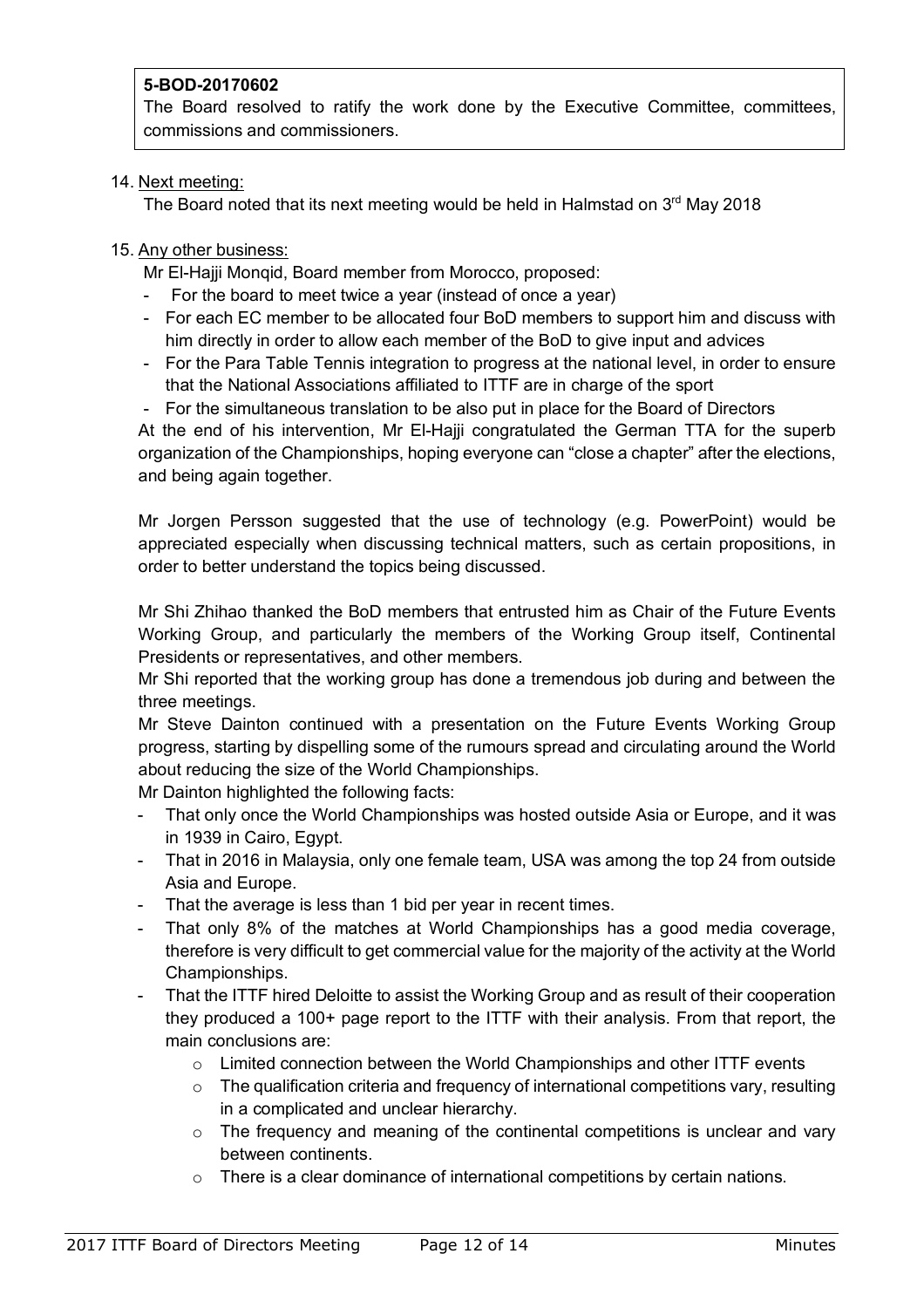- $\circ$  Many countries struggle to host the World Championships: number of attendees, players, delegates, etc.
- $\circ$  The limited media exposure for the sport outside of the core Asian market.

Based on the comprehensive report, the key recommendation is:

- Every national association should have the chance to compete at the World Championships. The goal is 100% participation. Currently it is between 50 and 65 % participation depending on the year and location. How to reach this goal?
- The recommendation is to start having continental qualification events for the World Championships (both teams and individuals).
- A final stage of the World Singles Championships after the qualification is finished with either 64 or 128 singles and 32 or 64 pairs.
- A final stage of the World Team Championships with either 32 or 48 teams. Next steps:
- Continue the work
- Further financial analysis if the continental qualification pathway is chosen.
- Better understand how the changes can give much more benefit to the continents.
- The EC has already approved in Doha the financial support for this process but decided to wait until the World Championships were over.
- Ultimately, the BoD will have to decide the final structure and format of the World Championships, based on the working group report.

Finally, Mr Dainton asked the Board to confirm the same working group to continue with the work in progress, with the goal to come with a concrete proposal to the Board of Directors meeting in Halmstad.

Mr Herrera appreciated also the work done by the Working Group, highlighting the fact that all associations would compete at the World Championships with this new structure. He also pointed out the necessity to obtain the financial figures for this model, so the Board can have all elements in hands to take a decision.

# **6-BOD-20170602**

The Board resolved to confirm the mandate to the Future Events Working Group to continue their analysis, with the goal to come with a concrete proposal, including a financial analysis, to the 2018 Board of Directors meeting in Halmstad.

Mr Oladapo initiated a discussion about the competition among the different sports worldwide. Our sport is not visible in Television and we need to make extra efforts to make it visible on TV. In addition, he showed his concern about the "regionalization" of our sport, and expressed his desire to focus on ensuring a more "international" spread of medals at the top events. Some of the reactions include:

- Mr Dainton reported that with the new strategic agreements with the continents, the ITTF hopes to help them to ensure a better TV presence worldwide and to achieve better results.

- Mr Weikert added that the situation in Germany, Japan and China has improved in terms of TV exposure, particularly for this World Championships, and the ITTF looks forward to bring hopefully this experience to other markets. With the venue sold out for the last four days, the general feeling is that there is an improvement in the market and it is important to show this confidence when approaching potential sponsors and partners.

- Mr Tony Yue mentioned the necessity to improve in all areas, including also affordable equipment, and accessibility of our sport to everyone.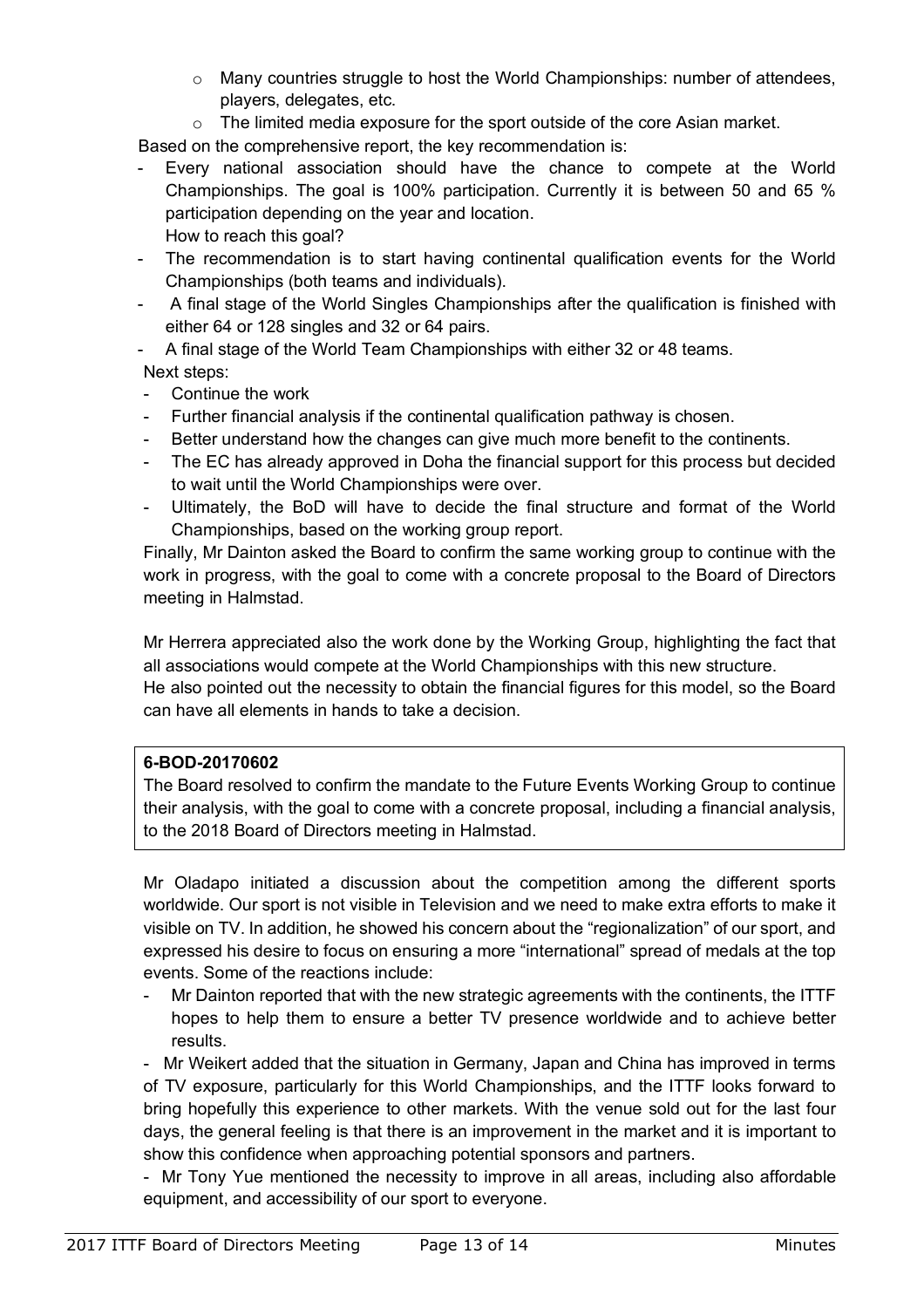- Mr Dainton added that this is the reason why the Strategic Plan is now a must, and Mr Weikert, who has already discussed with Mrs Sorling, also endorsed this.

- Mr Ronald Kramer suggested the Working Group report will assist in the strategic plan development.

Mr Juan Vila wanted to thank and congratulate the DTTB and the ITTF for the excellent WTTC and the detailed attentions offered to the participants, being in his opinion one of the best World Championships ever.

Mr Fede Lineros mentioned that being his last BoD meeting, he wanted to thank everyone for the confidence given during these 34 years involved in table tennis.

Mr Thomas Weikert wanted to thank Mr Lineros on behalf of the BoD for the incredible work during the last few years.

Mr Thomas Weikert also thanked the PAC members present in the room, and thanked once more the members of the EC who finished their mandate on 31<sup>st</sup> May.

He stated that the new Executive Committee members are looking forward to work with all of the BoD members and National Associations and they are looking forward to the future.

#### 16. Adjournment:

The Board noted that its next meeting would be held in Halmstad on 3<sup>rd</sup> May 2018

\_\_\_\_\_\_\_\_\_\_\_\_\_\_\_\_\_\_\_\_\_\_\_\_\_\_\_\_\_\_ \_\_\_\_\_\_\_\_\_\_\_\_\_\_\_\_\_\_\_\_\_\_\_\_\_\_

There being no further business, the meeting ended at 13h15.

Thomas Weikert **Date** President

\_\_\_\_\_\_\_\_\_\_\_\_\_\_\_\_\_\_\_\_\_\_\_\_\_\_\_\_\_\_ \_\_\_\_\_\_\_\_\_\_\_\_\_\_\_\_\_\_\_\_\_\_\_\_\_\_ Raul Calin **Date** Secretary General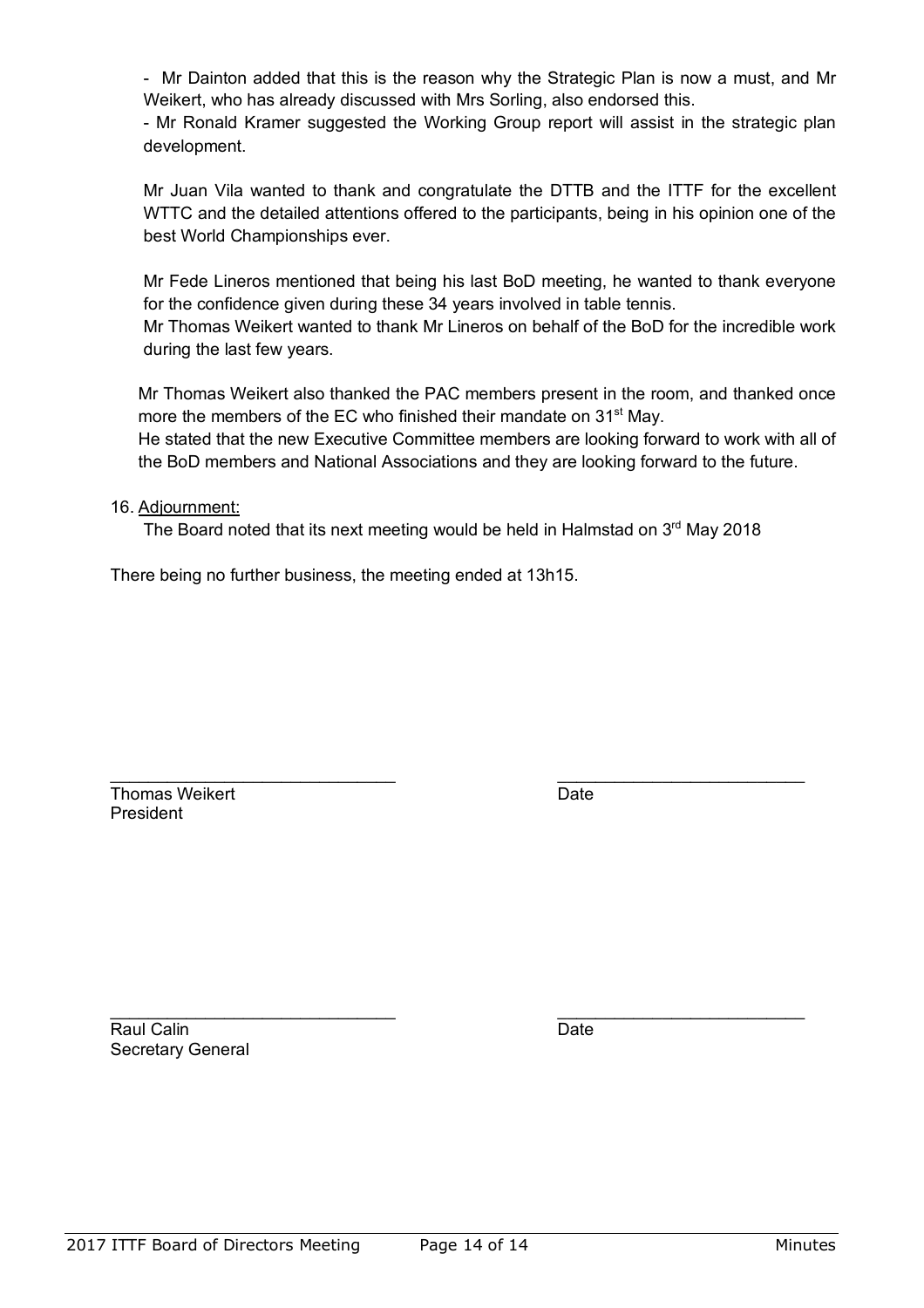# **2017 BOARD OF DIRECTORS APPENDIX - ATTENDANCE REGISTER**

| JNCTION |  |
|---------|--|
|---------|--|

FUNCTION NAME PRESENT

| <b>EXECUTIVE COMMITTEE (EC)</b> |                     |  |  |  |
|---------------------------------|---------------------|--|--|--|
| President                       | Thomas Weikert      |  |  |  |
| Deputy President                | Khalil Al-Mohannadi |  |  |  |
| <b>Executive Vice-President</b> | Petra Sorling       |  |  |  |
| Executive Vice-President        | <b>Bruce Burton</b> |  |  |  |
| <b>Executive Vice-President</b> | Masahiro Maehara    |  |  |  |
| Executive Vice-President        | Alaa Meshref        |  |  |  |
| <b>Executive Vice-President</b> | James Morris        |  |  |  |
| <b>Executive Vice-President</b> | Shi Zhihao          |  |  |  |
| Executive Vice-President        | Nestor Tenca        |  |  |  |

#### **CONTINENTAL PRESIDENTS (CP)**

| Africa         | Khaled El-Salhy    |  |
|----------------|--------------------|--|
| Asia           | Cai Zhenhua        |  |
| Europe         | Ronald Kramer      |  |
| Latin America  | IJuan Vila         |  |
| North America  | lAnton Kiesenhofer |  |
| <b>Oceania</b> | Anthony Ho         |  |

# **CONTINENTAL REPRESENTATIVES - AFRICA**

| Member | <b>Yusuf Carrim</b>    |  |
|--------|------------------------|--|
| Member | Mongid El Hajji        |  |
| Member | Abdelrahman Elsallawi  |  |
| Member | Thomas Kiggundu        |  |
| Member | Balla Lo               |  |
| Member | <b>Andrew Mudibo</b>   |  |
| Member | Phillipe Hao Thyn Voon |  |
| Member | Olabanji Oladapo       |  |

# **CONTINENTAL REPRESENTATIVES - ASIA**

| Member        | Abdulla Al-Mulla    |  |
|---------------|---------------------|--|
| Member        | Thana Chaiprasit    |  |
| <b>Member</b> | Dhanraj Choudhary   |  |
| Member        | <b>Ryu Seungmin</b> |  |
| <b>Member</b> | Mohammad Sibtain    |  |
| Member        | Tony Yue            |  |

# **CONTINENTAL REPRESENTATIVES - EUROPE**

| Member | Heike Ahlert               |  |
|--------|----------------------------|--|
| Member | Dorte Darfelt              |  |
| Member | Sandra Deaton              |  |
| Member | Sonja Grefberg             |  |
| Member | Zdenko Kriz                |  |
| Member | Ivo-Goran Munivrana        |  |
| Member | Jorgen Persson             |  |
| Member | <b>Cristinel Romanescu</b> |  |

#### **CONTINENTAL REPRESENTATIVES - LATIN AMERICA**

| Member        | Alaor Azevedo    | Apology |
|---------------|------------------|---------|
| Member        | Marguerita Felix |         |
| <b>Member</b> | Jorge Herrera    |         |
| <b>Member</b> | Teddy Matthews   |         |
| Member        | Henry Reimberg   | Apology |
| Member        | Alexander Zamora |         |